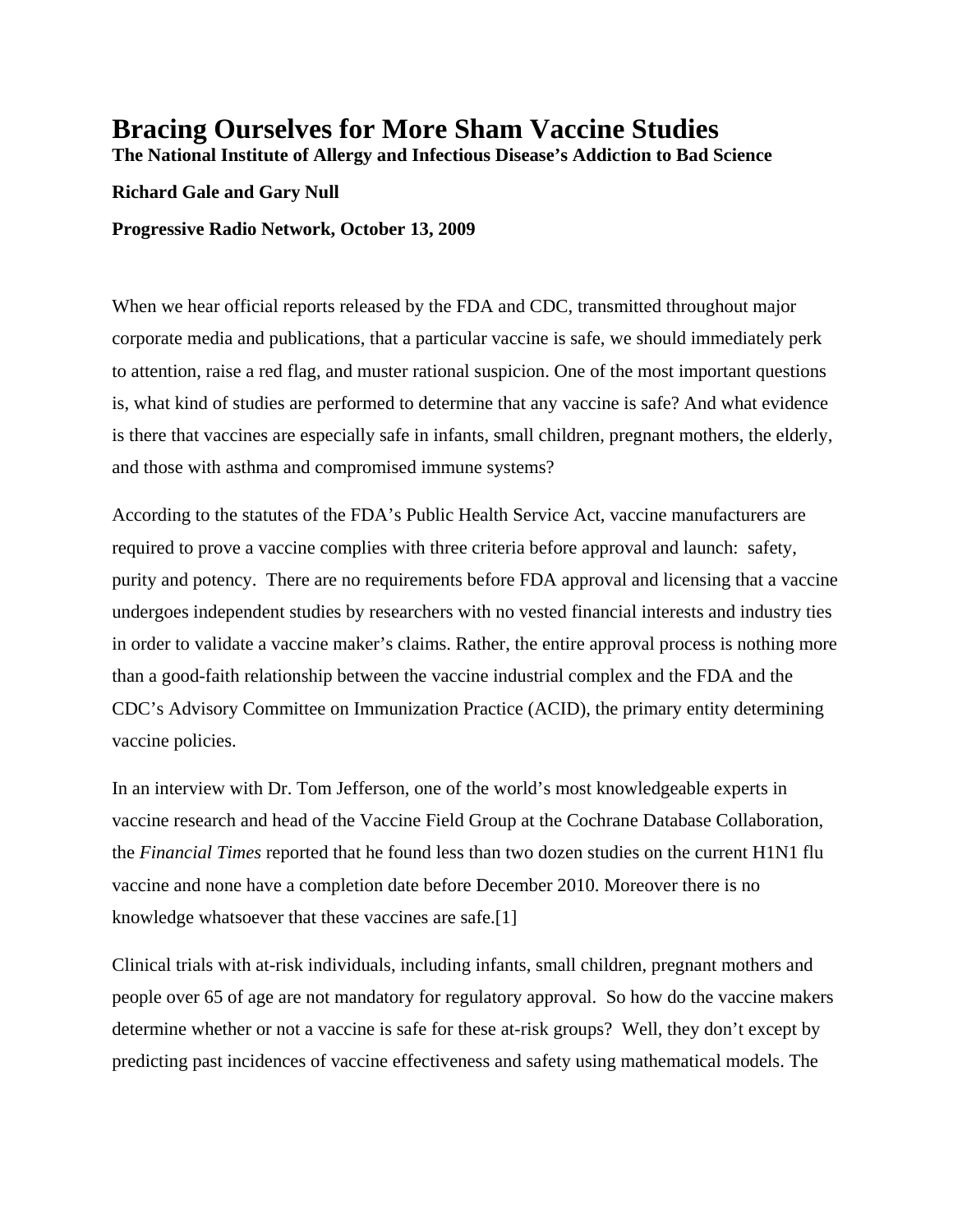vaccine industrial complex is under no federal obligation to give sound scientific evidence that their vaccines are safe in anyone except health adults.

 What is quite extraordinary in the FDA's Center for Biologics Evaluation and Research's document, "Guidance for Industry: Clinical Data Needed to Support the Licensure of Seasonal Inactivated Influenza Vaccines", is the large leeway permitted vaccine manufacturers to prove a vaccine's safety. For example, "the protocol *should* include a clinic visit or telephone contact at least six months post-vaccination to ascertain serious adverse events." Or, "we *recommend* that you assess the safety of your investigational vaccine in several thousand subjects." Or, "we *assume* that approval for use in the adult population, including the geriatric population, would be sought with the initial application." More serious is this allowance given to vaccine manufacturers, "For vaccines using novel manufacturing processes and/or adjuvants, laboratory safety tests including hematologic and clinical chemistry evaluations, *may* be needed pre- and post-vaccination in the first clinical studies." (all *italics* are ours to clearly identify word choice in the official CDC document). As a result of such noncommittal and ambiguous requirements, we find the efficacy clinical trials conducted for the currently approved H1N1 vaccines enrolling only between 100-240 subjects depending on the trial.

In the October 28, 2006 issue of the *British Medical Journal* editor Fiona Godlee commented on Dr. Tom Jefferson's article attacking the UK's vaccine policy, which is fundamentally no different than that in the US. As an aside, David Salisbury, the UK's Department of Health's Director of Immunization, is the only foreign government representative represented on the ACIP. Godlee wrote,

"As if to prove the point, we publish this week a broadside (based on a systematic review of the literature) about the lack of evidence for influenza vaccine. Why, asks Tom Jefferson (p. 912), is there such a gap between evidence and policy? Governments go to great lengths to promote and provide the vaccine. But there is almost no valid evidence that it does any good. Jefferson puts the gap down to our desire to do something, combined with"optimism bias"—an unwarranted belief in the value of interventions. Would randomized trials be unethical? No, says Jefferson, they are the only ethical response to the possible waste of resources on ineffective or only partially effective care.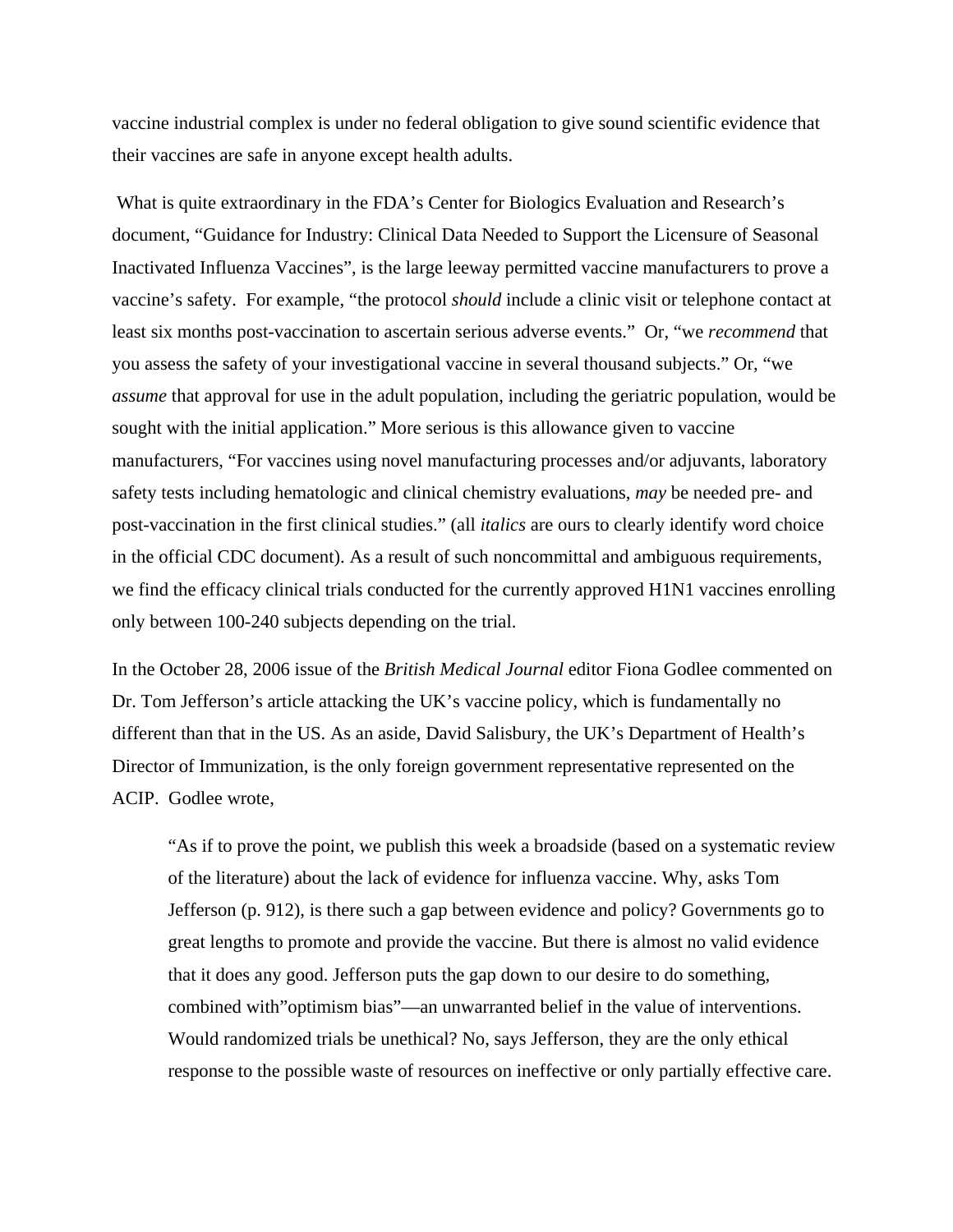The problem is that the UK has no transparent process for evaluating the effectiveness or cost effectiveness of vaccines."[2]

The American public has every reason to be suspicious over our health officials vaccination claims and to hold them in distrust and even contempt. Citizens' confidence in the swine flu vaccine's safety has dropped with 72 percent reporting in a recent Associated Press-GFK poll they are worried about the vaccines side effects. The Centers for Disease Control (CDC) and Secretary Sebelius should also be worried. Our tax dollars are spending approximately \$3 billion on the entire pandemic swine flu vaccine story. But our distrust should not be based on the incestuous romance between government and the vaccine industry, although this surely exists. Instead, the policy decisions being ruled by our national Advisory Committee on Immunization Practice rely on exceptionally bad science. This is what should alarm us because it undermines the very foundation of medicine as an art to prevent disease, pain and suffering. So to our health bureaucrats, "It's the science, stupid!"

I have come to think of the Cochrane Database Collaboration as the penultimate emergency medical think tank of investigators performing triage on the layers of bad, and even quack, science published throughout peer-reviewed medical journals, particularly research papers sponsored by the pharmaceutical industrial complex and their financial supporters and cronies in government health agencies and advisory committees. Given the utter lack of credible vetting being done in peer-reviewed medical journals, which have even allowed freelance contractors at advertizing firms to write scientific articles for the pharmaceutical complex, the Cochrane database is today's gold standard for a library of sound medical research. Sir Iain Chalmers, called the "maverick master of medical evidence" by *Lancet*, founded the Collaboration in 1993 as an independent initiative, free of vested interests with private drug and vaccine makers, with the mission to undertake systematic reviews of existing healthcare medical trials. The Collaboration now includes over 10,000 volunteers from 90 countries busily analyzing decades of medical studies to pull out the kernels of sound scientific research and reliable conclusions from the chaff of pseudo-scientific waste that has become a trademark of drug and vaccine manufacturer trial methodologies in order to get their products quickly passed through government regulatory agencies' relaxed requirements.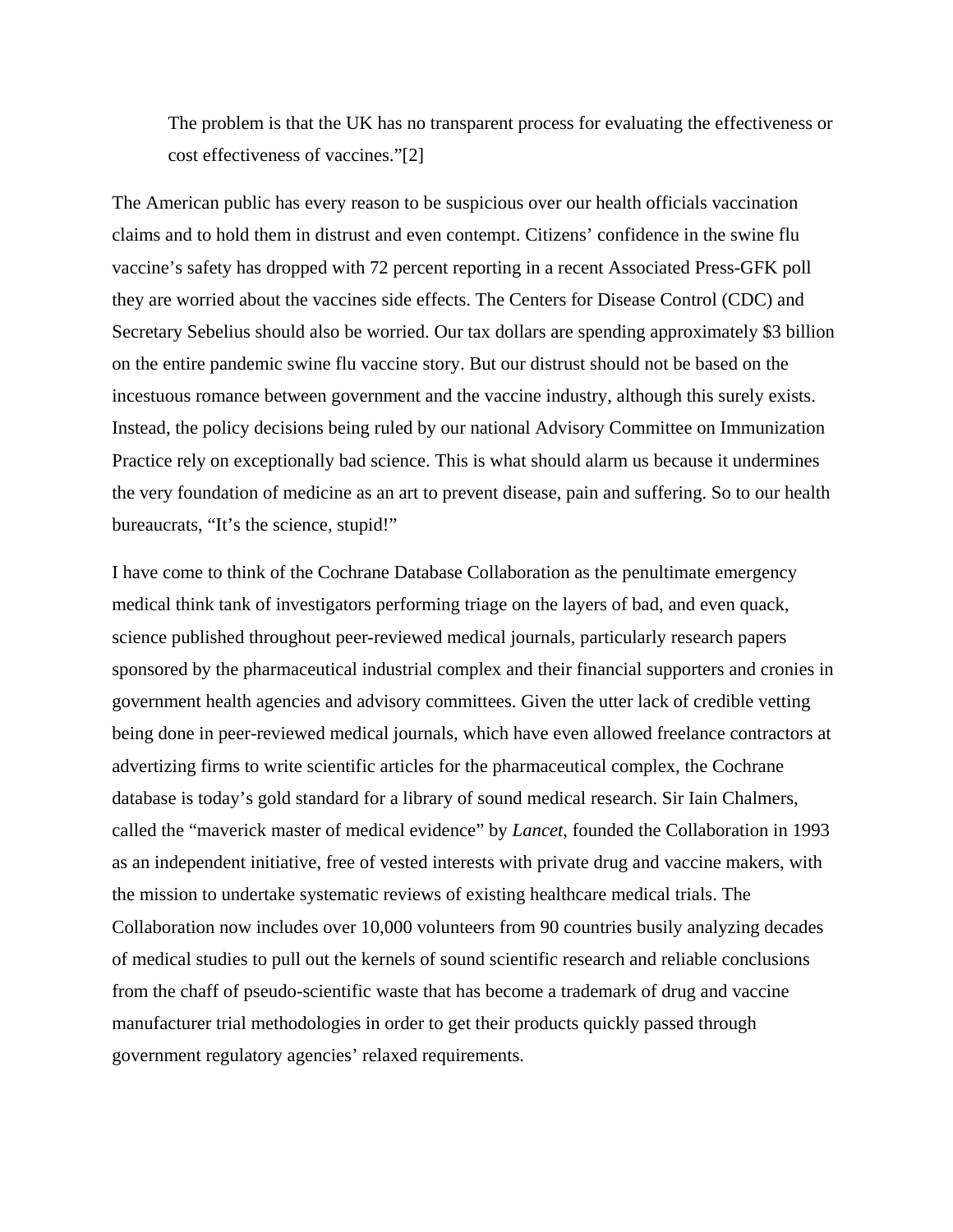Even for those unfamiliar with clinical trial jargon, we can all agree that the approval of any vaccine should rely on sound evidence-based medicine; that is, we would expect clinical trials for determining the efficacy and safety of a vaccine to rely on the best scientific methods in order to gain accurate data to protect and improve the lives of people. Instead, the vaccine approval policy relies on individual-based decisions, subjective quackery fabricated by the vaccine industry, and poor study designs for vaccine efficacy and safety that only serve corporate biases and commercial interests.

Such is the case of several H1N1 vaccine trial press releases issued last weekend that are being spearheaded by the National Institute of Allergy and Infectious Diseases (NIAID). All the studies, although still in progress, are being announced at a time when public confidence in the government's pronouncements about the severity of the "new" H1N1 virus and the urgency of a national vaccination program are waning. Moreover, a preliminary injunction and a temporary restraining order have been filed against the FDA on October 9. The suit seeks to place a stay on the H1N1 vaccines' licensing until conclusive safety trials have been conducted for all targeted groups and with full public disclosure. Slumping on the ropes, the CDC and other health agencies are therefore desperate to fill in the gaps in the safety studies for at-risk groups which they have ignored for decades. Hence this flurry of press releases from the NIAID.

One of the criticisms raised against the CDC's and HHS's swine flu policy is that certain groups have been prioritized for vaccination when no definitive and sound medical studies exist to support the government's claims that influenza vaccines' are efficacious and safe. These include clinical trials on small children, pregnant mothers, individuals with compromised immune systems, such as asthma, and the elderly. The CDC's hypocrisy lies in the fact that systematic reviews have already been performed on all available sound studies but the CDC doesn't like their answers and prefers to ignore them. Dr. Tom Jefferson, head of the Cochrane's Vaccine Field group, has shown that studies concluding flu vaccine's efficacy were either poorly designed or "badly executed." With respect to trials conducted on children under two years of age, the very sparse reliable studies show influenza vaccines are no more effective than a placebo.

Dr. Jefferson has observed strong biases in the selection of trial participants throughout vaccine industry-conducted trials. His conclusions state that "evidence from systematic reviews show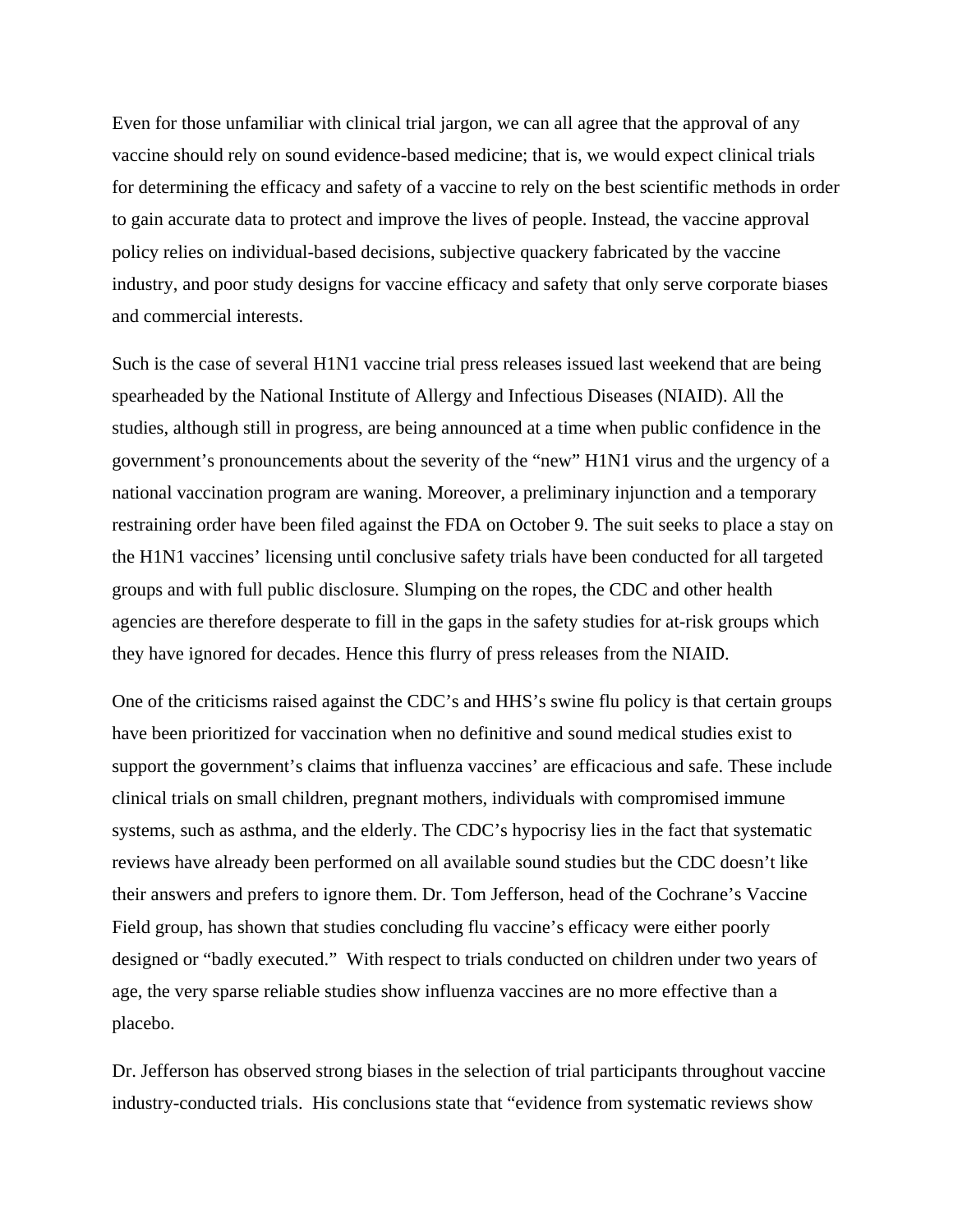that inactivated [influenza] vaccines have little or no effect on the effects measured." He has discovered that there is "gross overestimation of the impact of influenza, unrealistic expectations of the performance of vaccines, and spurious certainty of our ability to predict viral circulation and impact. The consequences,' Dr. Jefferson states, "are seen in the impractical advice given by public bodies on thresholds of the incidence of influenza-like illness at which influenza specific interventions (antivirals) should be used."[3] When it comes to identifying the infecting virus for any case displaying flu-like systems, only PCR is very reliable, and there can be anywhere from 152-200 different infections contributing to flu-like symptoms. This reinforces an opinion by Dr. Anthony Morris, a former Chief Vaccine Officer at the FDA, "The producers of these [influenza] vaccines know they are worthless, but they go on selling them anyway." We would add from a review of the CDC's statistics on influenza threats, they are intentionally misleading and medically worthless.

A review of the NIAID's recent safety trial descriptions for pregnant women, persons with asthma, and the co-administration of the H1N1 and seasonal flu vaccines in healthy adults and the elderly show once again more sham science on the immediate horizon. The results will surely be twisted, kneaded and molded into a smiley face, plastered on the CDC's and pro-vaccine health websites, and aired across the media waves to convince us to rush to our nearest vaccination facility.

The NIAID studies are being done in collaboration with Novartis and Sanofi Pasteur, each a manufacturer of an approved H1N1 vaccine. In fact, Novartis' Head of Strategic Immunization Planning, Dr. Clement Levin, and Sanofi Pasteur's President Damian Braga sit as representatives on the CDC's Advisory Committee for Immunization Practices (ACIP). The vaccine industrial complex is therefore involved in making our health choices for us. Furthermore, a review of all the clinical sites where the trials will be conducted reveals that most have representation on the ACIP. There is no indication of any independent research entities participating in the trials without financial ties to the pharmaceutical industry.[4]

One major concern Dr. Jefferson found in his review of flu vaccine studies involving over 50,000 people from 1969 to 2002 is the high incidence of "confounders." For this reason these studies have been discarded as examples of poor scientific quality leading to undependable conclusions. Confounders are variables that appear in research studies that produce erroneous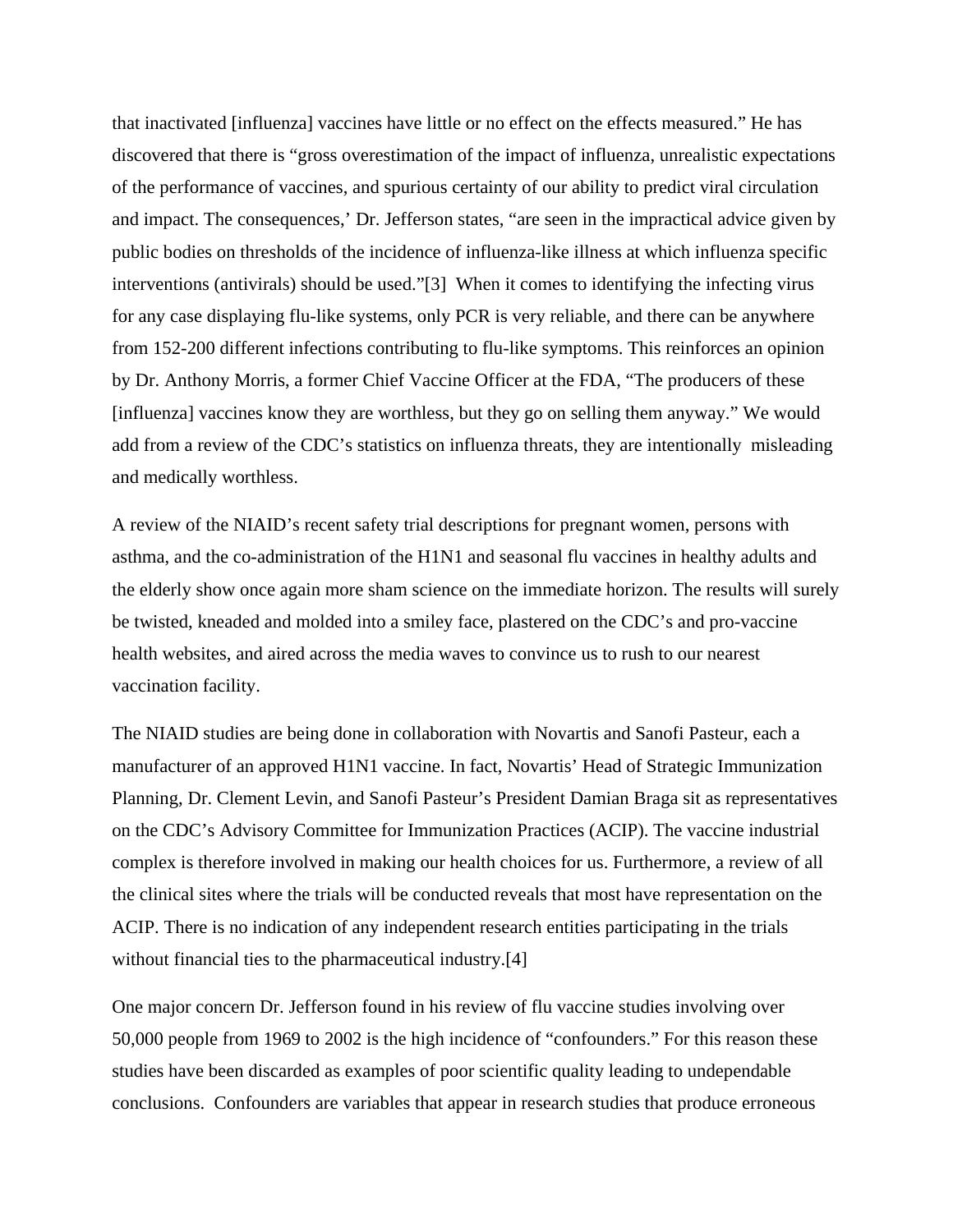results. The way to avoid confounders and achieve more accurate data is to run controlled trials. Even better is to include a placebo in the trial study. This is standard best-case scientific protocol, and in the case of vaccine research it would mean that a group of vaccinated individuals would be compared to a similar or identical group that is unvaccinated during the flu season. However, the vaccine industry does not conduct controlled nor placebo efficacy and safety trials, and none of the recently announced NIAID's studies are identified as "controlled" in their official documents. Even worse, studies can be designed to intentionally introduce confounders in order to tilt results towards the particular bias the research hopes to achieve. This is what we find evident in the trials underway on pregnant women, asthmatics, and the joint swine/seasonal flu study. Each is bogus science and yet each will be used for forthcoming public relations efforts issuing from the CDC and its foot soldiers throughout the insurance industry, professional medical associations and media.

For example, each of the NIAID studies claim to test for vaccine safety, however, none will investigate or measure any criteria associated with other vaccine ingredients—thimerosal (ethylmercury), adjuvants such as squalene, formaldehyde and oxtocinol (a detergent used as a spermatocide)—except for the H1N1 virus itself. Since the vaccines are being made with and without thimerosal, we would expect the trials to use the latter for preventative measures. Individuals with known allergies to formaldehyde, gelatin, chicken eggs or oxtocinol—in the event your physician or vaccine administrator ever happened to ask you if you were sensitive to any of these—are excluded from the studies. The pregnancy study will only include 120 women, and one of the exclusion criteria includes any woman whose temperature rises to 100 degrees F or higher during the first 72 hours after injection being removed from the study. This last point is a clear example of a confounder intentionally inserted in the study because adverse side effects that may appear in any of these women will not be included in the final data analysis.

While the NIAID study on the H1N1 vaccine's safety for persons suffering with asthma will enroll only 350-400 individuals, an earlier Canadian survey of 134,000 people found 80 percent were more likely to experience exacerbations requiring the use of inhalers and nebulizers than unvaccinated controls. Another study published in *The Lancet*, one of the few placebo controlled studies in influenza vaccine research, discovered "that pulmonary-function abnormalities may occur as a complication of influenza vaccination."[5]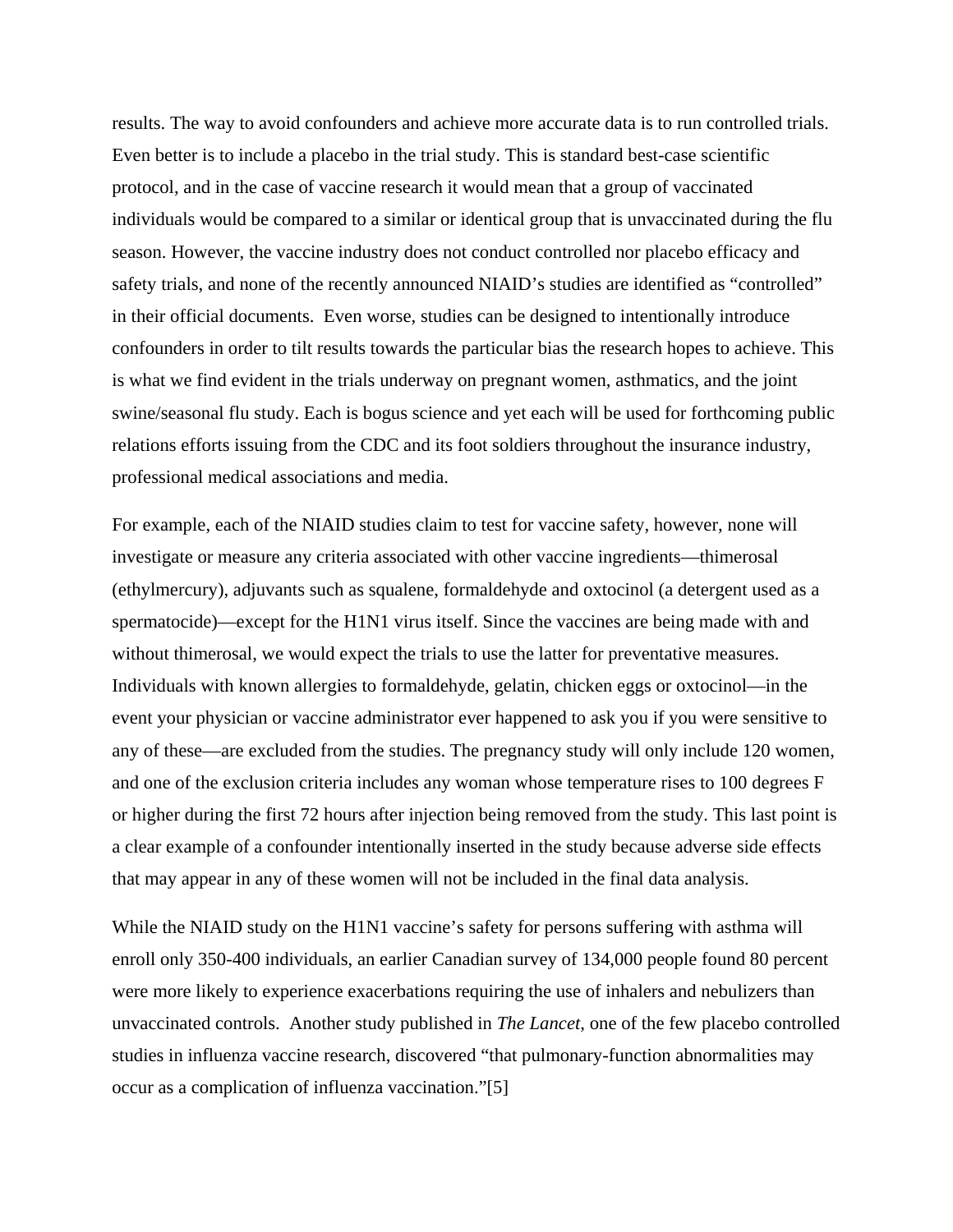The NIAID press release on October 9 announced it was undertaking a trial to determine the efficacy of taking both the swine flu and seasonal flu vaccinations together. This news arrives after Canadian medical researchers reported four studies indicating the seasonal flu shot will put people at much greater risk for getting the swine flu.[6] These studies are compounded by an equally serious threat of genetic recombination of the different viral strains in the vaccinated person. Dr. Michael Gardam, Director of Infectious Diseases and Prevention and Control at the Ontario Agency for Health Protection and Promotion stated, "We don't know with this year's flu shot how it interacts with the pandemic flu shot, so it's a worry."

We would hope the NIAID would take these warning to heart in designing their trial on the coadministration of the H1N1 and seasonal influenza vaccines. But that is asking a bit much from an agency already sold to bad science. We are stuck asking ourselves, with all the money at their disposal, why can't our health agencies and advisory committees fund a decent scientifically sound study to get to the bottom of the critical questions regarding vaccine safety? The only answer we are left with is that they don't want to know the truth. There is no other reason for the continuation of flawed science except to support the CDC's reactive measures to the growing pressure to convince Americans that the fast tracked swine flu vaccines are safe in the absence of good medical studies.

Fortunately for the Department of Human Health and Services, Americans are still more dimwitted than their European neighbors when it comes to scrutinizing products coming off industrial assembly lines, especially vaccines and pharmaceutical drugs. It proves the high effectiveness of the vaccine industrial complex's marketing schemes through our government and corporate media. At this moment, health care professionals in the UK are increasingly spurning the H1N1 vaccine. Some hospitals are showing as low as 10 percent of staff and 10 percent of doctors willing to get vaccinated. The primary complaint is "the vaccine is no good and you shouldn't be bothered with it." [7] The French government is struggling to find doctors to administer the flu jab. A recent poll in Sweden has more than half of its citizens refusing the shot, and anti-swine flu vaccination protests are erupting in New Zealand. The German health ministry is in a quandary. This week, physicians and advisors of the German military have declared soldiers should not be given the approved vaccines with the mercury preservative and the adjuvant squalene. Consequently, the German public is growing more skeptical by the day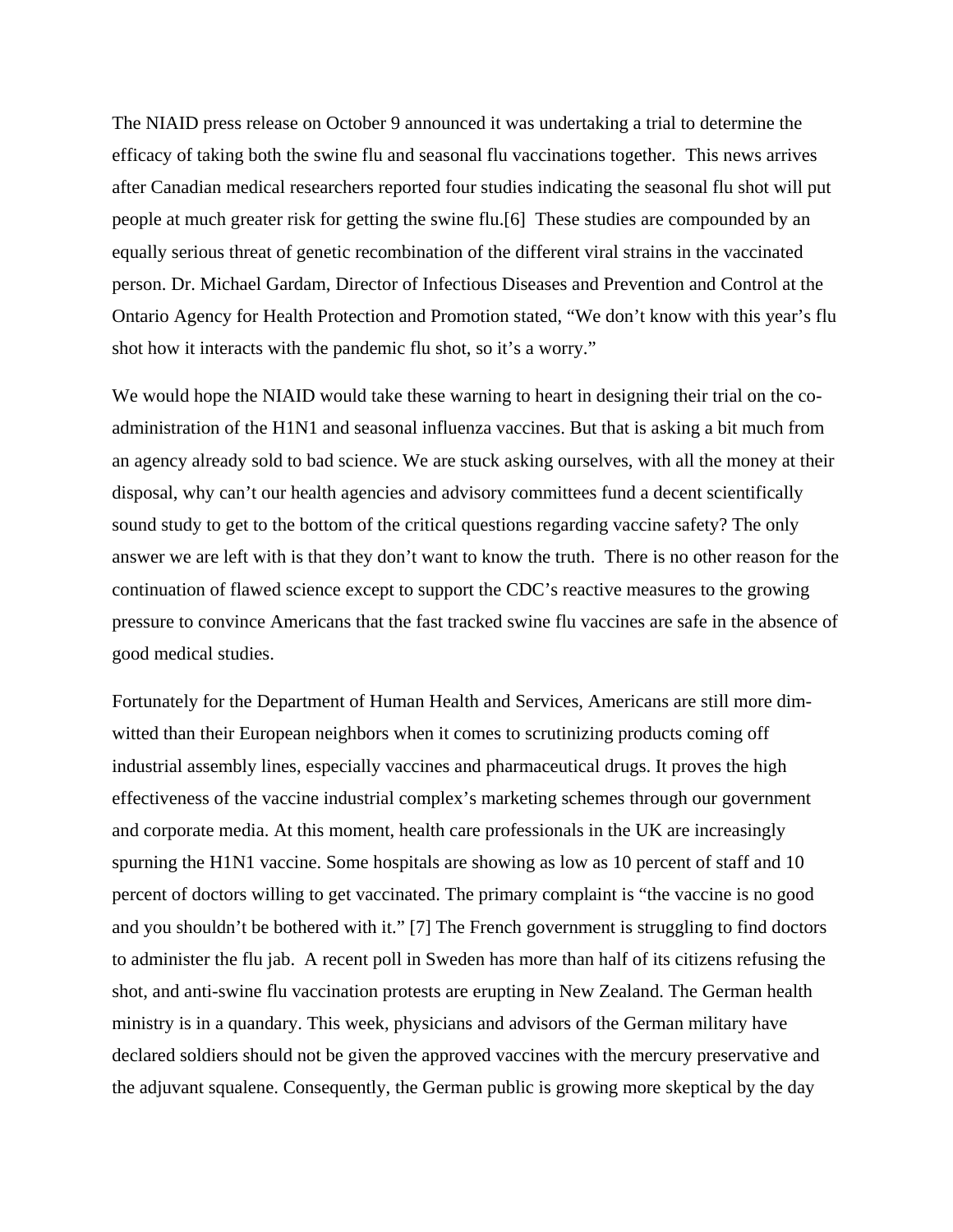over H1N1 vaccines' safety.[8] Yet here in the US, the sheeple are glued to the theatrics of the ever popular Dr. Oz rolling up his sleeve for a swine flu vaccination and offering his studio audience to fanfare applause their very own free injection of some toxic solution whose effects are unknown. But then Dr. Oz during a separate interview on CNN stated his four children and wife will not receive it.

Pregnant women are now being listed as a high priority for swine flu inoculation. Yet the product inserts so far from the package inserts state the disclaimer: "Animal reproduction studies have not been conducted with influenza virus vaccine. It is also not known whether influenza virus vaccine can cause fetal harm when administered to a pregnant woman."[9] By their own admission, the vaccine industrial complex has not even performed clinical studies on pregnant animals, let alone pregnant humans!

The Canadian Health Ministry has confirmed that there is no data on the use of adjuvanted swine flu vaccine in pregnant women that would warrant administering it.[10] In fact flu vaccines, as with all other vaccines have not been fully tested to determine teratogenic effects, the dangers vaccines have on the fetus. Unlike the US, Canada is more wary about the medical evidence showing adjuvants have a high adverse threat to pregnant women and the fetus. This conclusion was drawn earlier by the World Health Organization (WHO). Dr. Marie-Paule Kieny, head of the WHO's vaccine research department, has stated "Does that mean that it [adjuvanted vaccine] will be unsafe? No. It means that there is no hard evidence that it will be safe."[11]

Dr. Jefferson states, "There is no study of the vaccines on pregnant women—no randomized clinical trials."[12] The real impact of flu vaccines' perils was summarized in an article in the Summer 2006 *Journal of the American Physicians and Surgeons*. Drs. David Ayoub and Edward Yazbak conclude their review of the ACIP's policy on vaccinated pregnant women with the flu vaccine: "The ACIP's citations and the current literature indicate that influenza infection is rarely a threat to normal pregnancy. There is no convincing evidence of the effectiveness of influenza vaccination during this critical period. No studies have adequately assessed the risk of influenza vaccination during pregnancy and animal safety studies are lacking…. The ACIP policy recommendation of routinely administering influenza vaccine during pregnancy is illadvised and unsupported by current scientific literature, and it should be withdrawn."[13]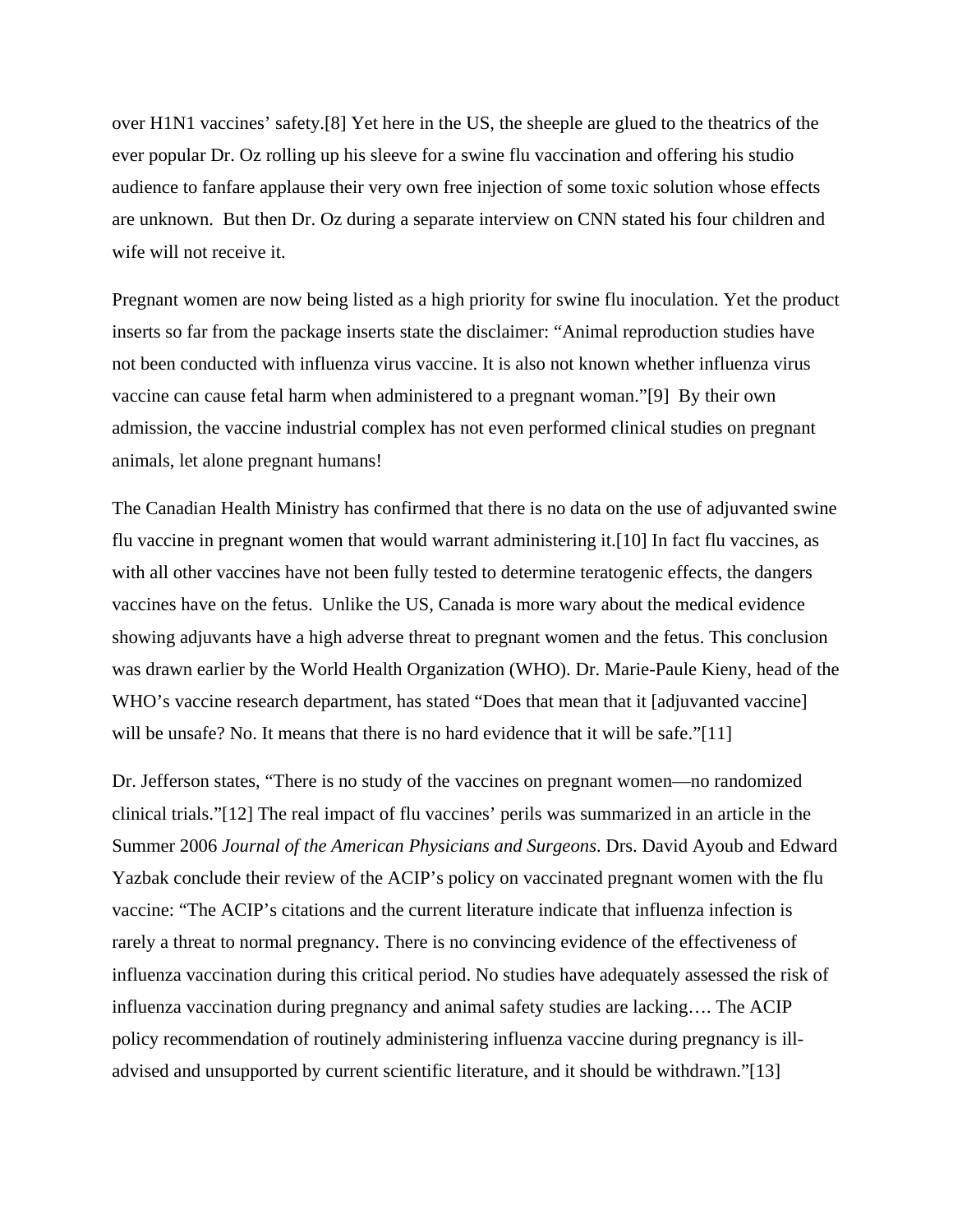It would seem that the pro-vaccination community abides by the prevailing myth that the placenta serves as a kind of barrier or wall protecting the fetus from toxic chemicals, metals and contaminants and pathogens in the pregnant mother. This belief has collapsed after one of the more important discoveries in recent years. The Environmental Working Group, an independent non-profit organization conducts laboratory research on environmental toxins. After testing umbilical cord blood for over 200 of some of the most dangerous chemicals found in our immediate everyday environment, the researchers came to the startling results that on average approximately three quarters of them were present in umbilical cord blood. The urgent importance of this discovery is that the placenta does not serve as a reliable filter and highly toxic neurological damaging chemicals, including those used in vaccines, such as ethylmercury and formaldehyde, will make their way to the developing fetus and can contribute to untold neurological and genetic alterations leading to long-term diseases as the child grows up. Unless we can fully appreciate the rate of cell division in an unborn child, which is astronomical and therefore more susceptible to mutations in the presence of highly toxic chemicals, we are unable to grasp the full extent of the dangers vaccines pose on the developing child. This in and of itself should force us to pause and reconsider the serious side effects being inflicted on unborn children from vaccine ingredients.

If your physician or nurse intentionally injected you with lead, they would go to jail and rightly so. As every civilized government in the world knows, lead is neurotoxic to the brain. There is no controversy about this. The controversy is when public health officials insist that a pregnant woman or a young child receive an annual influenza vaccine and a swine flu vaccine containing 25 mcg of mercury each, a level that is deadly to the brain's neuron cells Mercury is more toxic than lead. It is unfathomable, therefore, how the same doctor, as well as all of our government health officials, would never suggest you be injected with lead, but can turn around and insist you be injected with mercury, knowing full well that your blood will carry that thimerosal past the blood-brain barrier and potentially cause neurological damage.

Furthermore, we have an epidemic of autism in the US and other developmental and learning disabilities in children. We have never experienced this in our history prior to the introduction of large numbers of vaccines going into the children of America. There are no long-term doubleblind, controlled placebo studies for any of the pharmaceutical industry's vaccines nor are there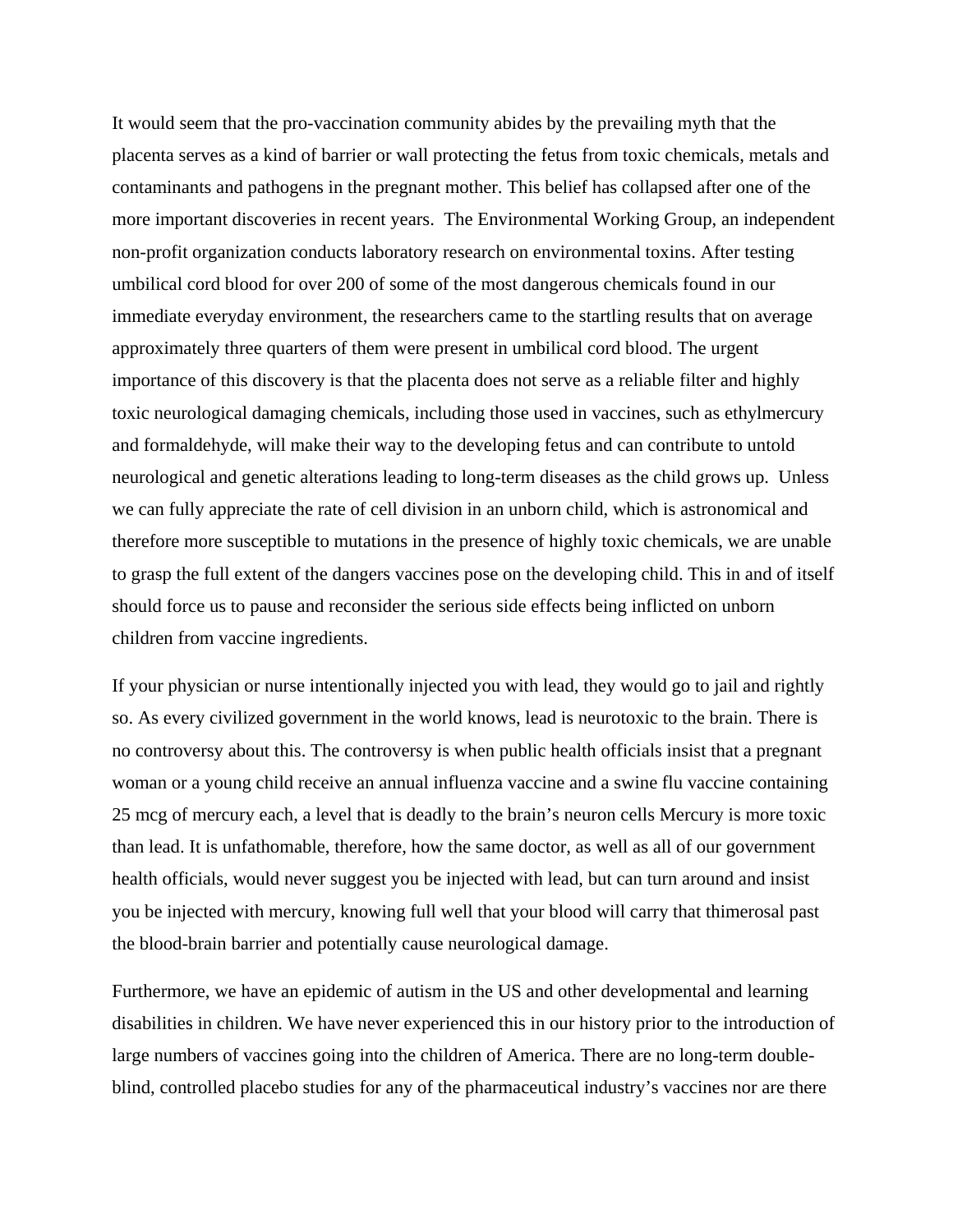any studies to determine what interactions might occur from the interaction of other vaccines when in the presence of the new swine flu and/or seasonal vaccines. Such studies don't exist. The CDC and HHS cannot prove that if you did not get infected with the flu it is because you were vaccinated. And yet they have gone to the extreme in demanding and legislating that the vaccine industrial complex be subsidized, given waivers and indemnified from any and all lawsuits. Consequently, if there should be large numbers of serious adverse reactions and deaths, no one will be held accountable. In a society that prides itself in democratic principles and free choice, our health officials are denying that very same free choice by implementing mandatory vaccine policies. This is not the Hippocratic Oath. This is medical fascism.

*Richard Gale is the Executive Producer of the [Progressive Radio Network a](http://www.globalresearch.ca/admin/rte/www.progressiveradionetwork.com)nd a former Senior Research Analyst in the biotechnology and genomic industries. Dr. Gary Null is the host of the nation's longest running public radio program on nutrition and natural health and a multiaward-winning director of progressive documentary films, including Vaccine Nation and Autism: Made in the USA. Dr. Null is also the plaintiff on a law suit against the FDA to prevent the launch of the swine flu vaccine until safety studies have been thoroughly conducted.* 

[1] "Interview: Dr. Tom Jefferson and the Pandemic Flu Vaccine" *Financial Times*. September 11, 2009.

[2] Yazbak, F. Edward. "Flu Vaccines Creating a Myth." *Vaccine Risk Awareness Network*, November 11, 2006. [www.vran.org](http://www.vran.org/)

[3] Jefferson T. "Influenza vaccination: policy versus evidence." *Brit. Medical Journal*. Vol. 333, October 28, 2006.

[4] "Safety and Efficacy of an H1N1 Influenza Vaccine in People with Asthma" National Institute of Allergy and Infectious Diseases. http://clinicaltrials.gov; "Sanofi H1N1 + TIV – Adults and Elderly" National Institute of Allergy and Infectious Diseases. http://clinicaltrials.gov; "H1N1 Vaccine in Pregnant Women" National Institute of Allergy and Infectious Diseases. http://clinicaltrials.gov;

[5] "Randomized placebo-controlled crossover trial on effect of inactivated influenza vaccine on pulmonary function in asthma." *Lancet*. 1998; 351: 326-31.

[6] "Seasonal flu shot may increase H1N1 risk." *Canadian Broadcast Corporation News*. September 23, 2009.

[7] Campbell, Denis, "Swine flu fears grow as NHS staff shun vaccine." *Guardian UK*, October 11, 2009.